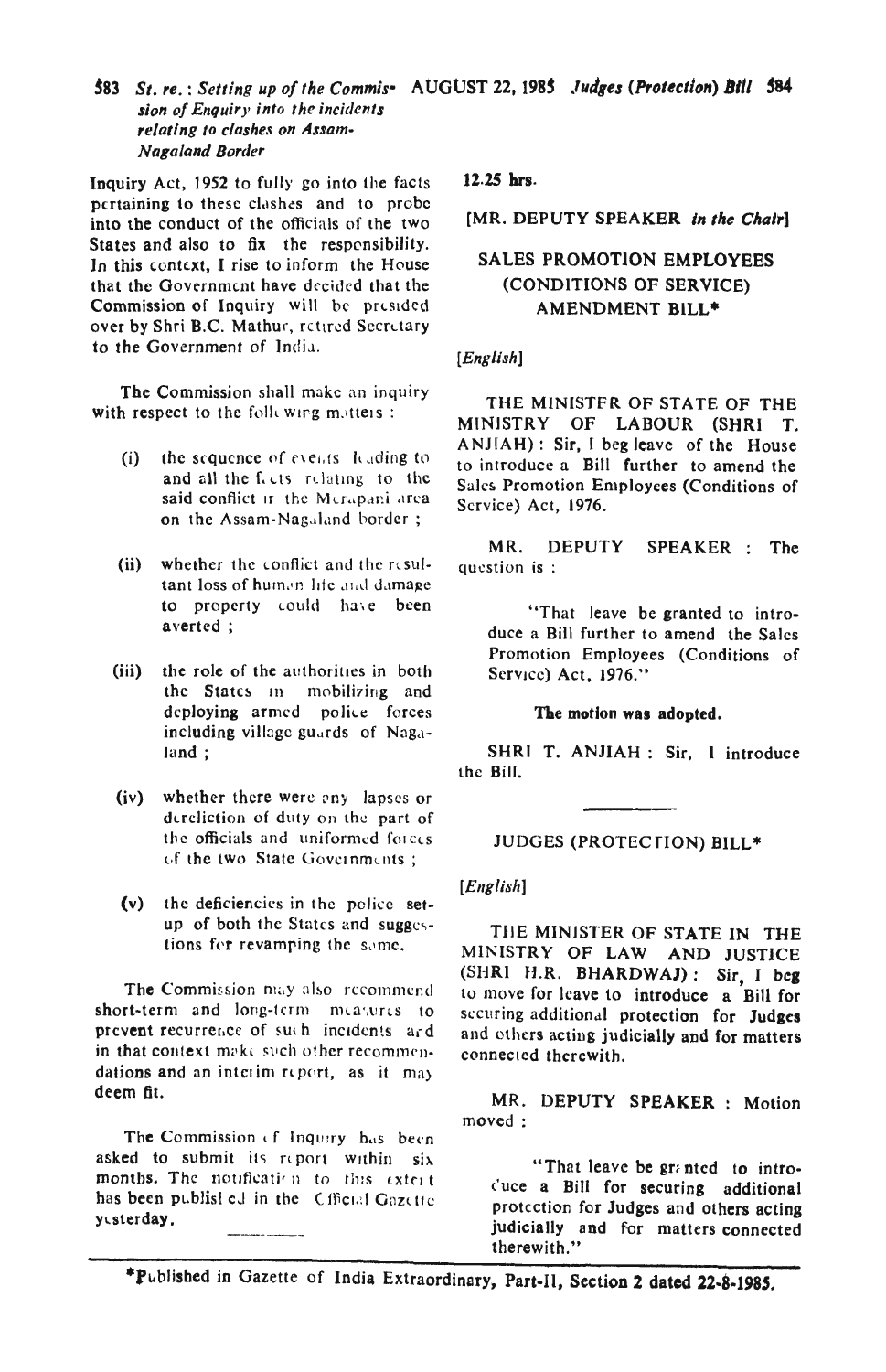SHRI G.M. BANATWALLA (Ponnani) : Mr. Deputy Speaker, Sir, I rise to oppose the introduction of this Bill, namely, the Judaes (Protection) Bill, 1985.

1 am second to none in my anxiety to see that the judges are duly protected and have the necessary immunities while they discharge their judicial functions. However, here we are concerned with the provisions of the BiJl and I have only three brief submissions to make.

In the first place, the Bill violates article 235 of our Constitution. According to article 235 of the Constitution, the power to take action against judicial officials is vested exclusively in the courts, but here, according to clause 3, sub-clause (2), the Government reserves for itself, retains for itself, the power to take even departmental proceedings against a judge. You can understand the seriousness of the situation. I submit that in West Bengal v. Nripendra, 1966 I S.C.R. 771, the Supreme Court held that the Government of India has no power to hold a disciplinary inquiry against a judge. Similarly, in G.S. Nagmati v. Mysore, 1970 A. Mys., 309, it was held that the High Court alone was competent to hold a disciplinary enquiry against the judicial officers. In Samsher Singh v. Punjab, 1974 A. SC. 2192, the High Court even asked the Government to depute the Director of Intelligence to hold the enquiry. Here, Chief Justice Ray observed, and I quote:

"It is indeed strange that the High Court which had control over the subordinate judiciary, asked the Government to hold an enquiry through the Vigilance Department....The High Court has failed to discharge the duty of preserving its control.

Therefore my submission is this. In so far as Clause 3, sub-clause (2) retains for the Government the power to institute even a departmental enquiry against a judge, the same is violative of Art. 235, 236 and 237 of the Constitution.

My second submission is this. Clause 3 (2) of the Bill, in so far as it reserves the right of the Government to take departmental action against judges, undermines the independence of our judici, I system. I understand that they may be talking about the subordinate judiciary. They may be the subordinate judiciary. talking about the magistrates and others. But, here, I must say that this attitude of the Government to preserve and to retain for itself the power of enquiry and depart $m$ ental action  $u$ gainst any judicial officer, however high or low his rank might bemilitates against the spirit of our constitution. Therefore this c1ause 3 sub clause (2) is against the spirit of Article 237. Article 237 says that even in respect of any class of magistrates or judicial officials not covered by the Constitution, the Governor may, by notification apply this provision of the Constitution. Sir, that is the spirit of our Constitution, that, in case there is any judicial officer who is not protected by Article 235 of the consitution, then, in that case, the Government under Article 237 of the constitution, should issue the necessary notification to extend the protection of Article 235, namely, they being brought under the disciplinary control of a court, to such judicial officers. But, Sir, in total departure of the thinking and the spirit of our Constitution, we have this Bill, which really speaking, undermines the independence of the judiciary or the judicial efficial of the lower  $\text{rank}$ . I must say that any attempt to undermine the independence of the judiciary is to say the least a .reachery and a fraud upon the Constitution.

My third submission is this, and that is. wilh all due respect to the courts in our country, that while extending the protection to judges discharging their judicial duties it must be remembered that judges are, at once privileged and restric-Therefore a judicious balance has to be struck between the need for protection and restriction so that the privileges do not degenerate into licence. Sir, unrestricted immunity payes the way for judicial tyranny.

I may here refor only to a recent decision of the Supreme Court in MOHD. AHMED KHAN VS. SHAN BANO BEGUM-AIR 1985, SC 945. This is a sacrilegious attack upon religion especially Islam,